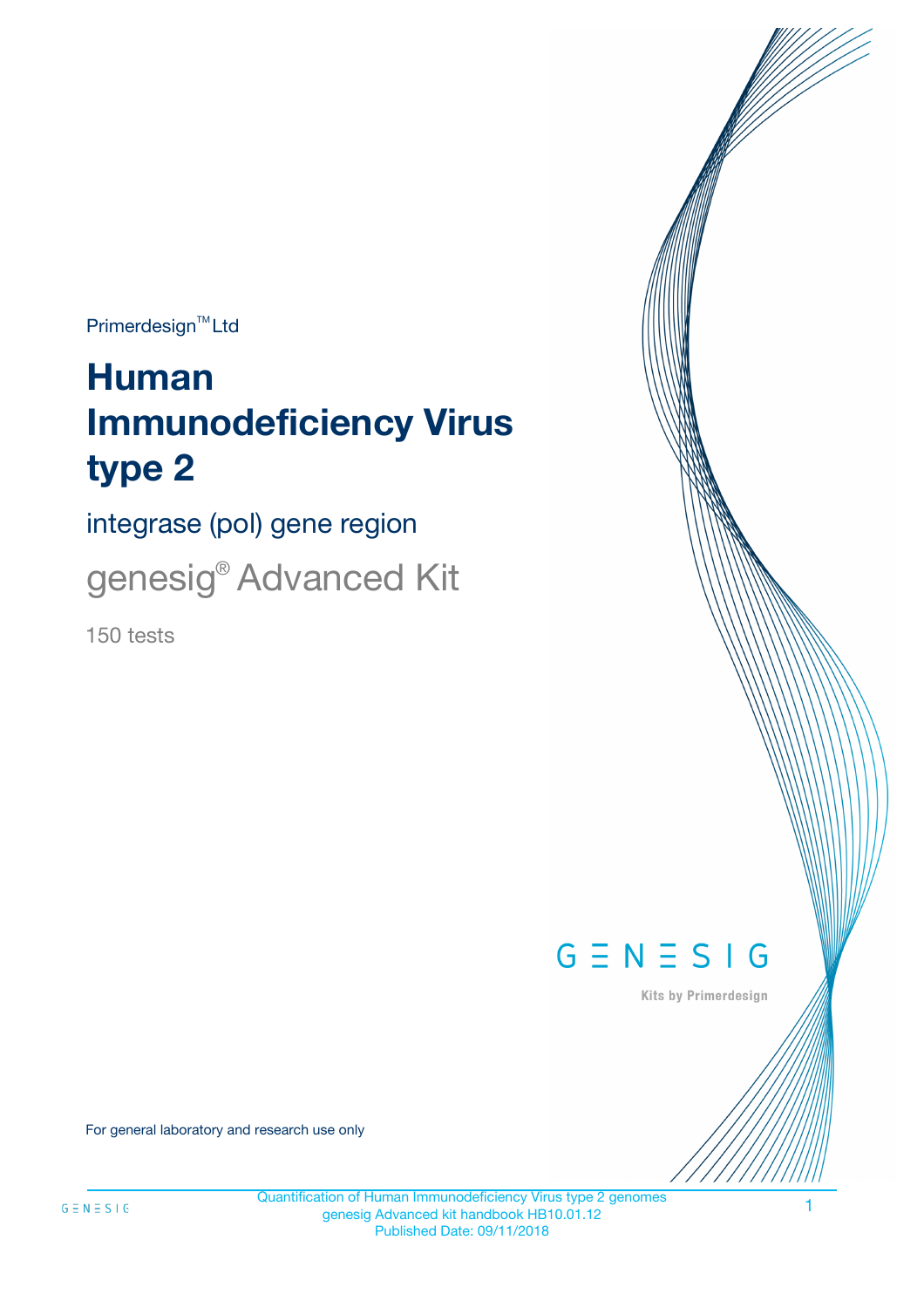# Introduction to Human Immunodeficiency Virus type 2

Human immunodeficiency virus (commonly known as HIV, and formerly known as HTLV-III and lymphadenopathy-associated virus) is a retrovirus that is the cause of the disease known as AIDS (Acquired Immunodeficiency Syndrome), a syndrome where the immune system begins to fail, leading to many life-threatening opportunistic infections.

HIV is transmitted through direct contact of a mucous membrane with a bodily fluid containing HIV, such as blood, semen, vaginal fluid, preseminal fluid or breast milk. This transmission can come in the form of: penetrative (anal or vaginal) sex; oral sex; blood transfusion; contaminated needles; exchange between mother and infant during pregnancy, childbirth, or breastfeeding; or other exposure to one of the above bodily fluids.

Infection in humans is now pandemic. As of January 2006, the Joint United Nations Programme on HIV/AIDS (UNAIDS) and the World Health Organization (WHO) estimate that AIDS has killed more than 25 million people since it was first recognized on December 1, 1981, making it one of the most destructive pandemics in recorded history. In 2005 alone, AIDS claimed an estimated 2.4—3.3 million lives, of which more than 570,000 were children. [1] A third of these deaths are occurring in sub-Saharan Africa, retarding economic growth by destroying human capital. Current estimates state that HIV is set to infect 90 million people in Africa, resulting in a minimum estimate of 18 million orphans.[2] Antiretroviral treatment reduces both the mortality and the morbidity of HIV infection, but routine access to antiretroviral medication is not available in all countries.[3]

Two species of HIV infect humans: HIV-1 and HIV-2. HIV-1 is hypothesized to have originated in southern Cameroon after jumping from wild chimpanzees (Pan troglodytes troglodytes) to humans during the twentieth century. HIV-2 is hypothesized to have originated from the Sooty Mangabey (Cercocebus atys), an Old World monkey of Guinea-Bissau, Gabon, and Cameroon. HIV-1 is more virulent, more easily transmitted and is the cause of the majority of HIV infections globally, while HIV-2 is less easily transmitted and is largely confined to West Africa.

#### **References**

1: Joint United Nations Programme on HIV/AIDS (2006). "Overview of the global AIDS epidemic", 2006 Report on the global AIDS epidemic (PDF format). Retrieved on 2006-06-08. 2: Joint United Nations Programme on HIV/AIDS. AIDS epidemic update, 2005. (PDF format) Retrieved on 2006-02-28.

3: Palella, F. J. Jr, Delaney, K. M., Moorman, A. C., Loveless, M. O., Fuhrer, J., Satten, G. A., Aschman and D. J., Holmberg, S. D. (1998). "Declining morbidity and mortality among patients with advanced human immunodeficiency virus infection. HIV Outpatient Study Investigators". N. Engl. J. Med 338 (13): 853-860. PubMed.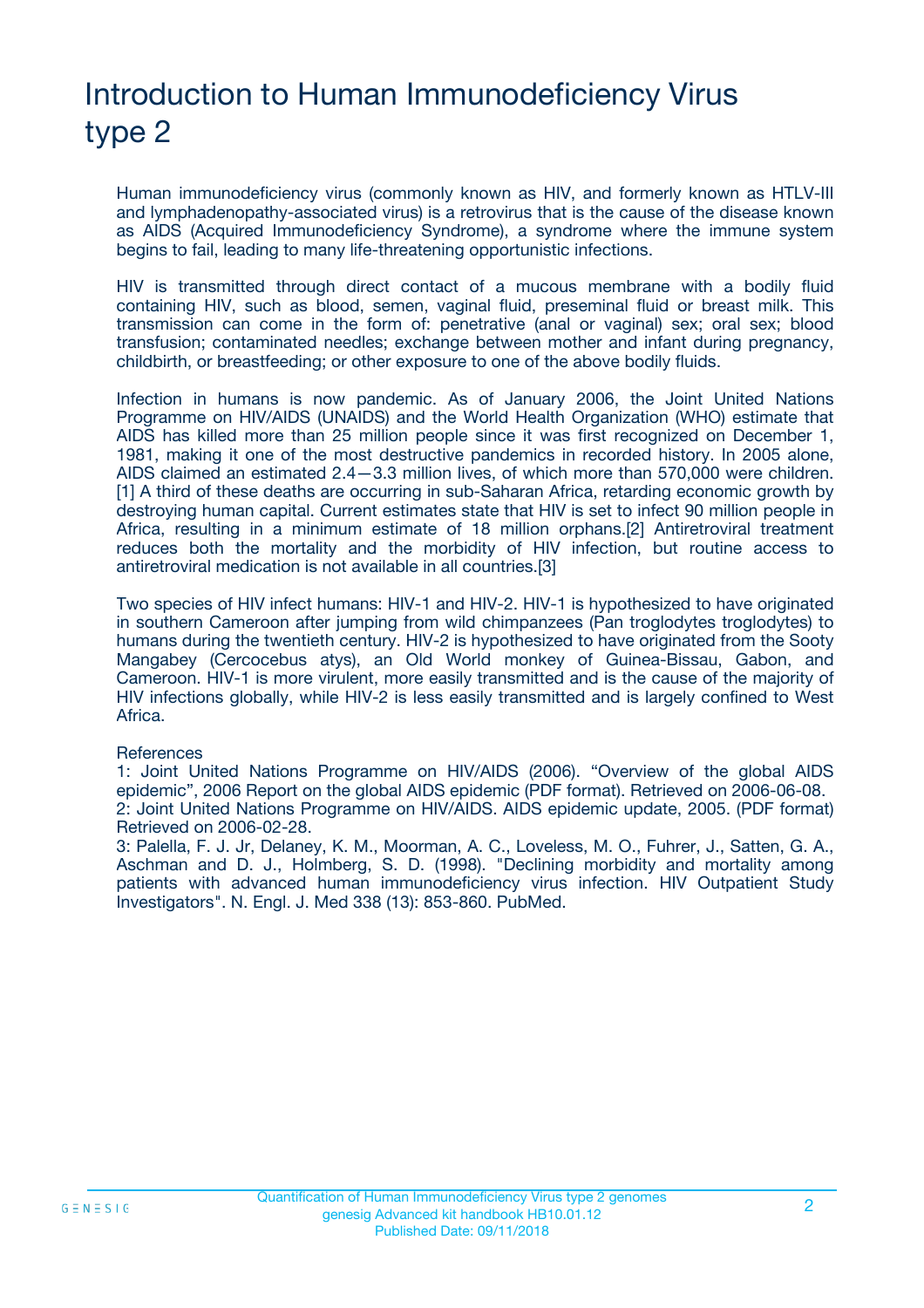# **Specificity**

The Primerdesign genesig Kit for Human Immunodeficiency Virus type 2 (HIV2) genomes is designed for the in vitro quantification of HIV2 genomes. The kit is designed to have a broad detection profile. Specifically, the primers represent 100% homology with over 95% of the NCBI database reference sequences available at the time of design.

The dynamics of genetic variation means that new sequence information may become available after the initial design. Primerdesign periodically reviews the detection profiles of our kits and when required releases new versions.

The HIV-2 primers have been designed for the specific and exclusive in vitro quantification of both subtypes A and B but not subtypes C-G. The target sequence (pol) is highly conserved and has previously been shown to be a good genetic marker for HIV-2 detection in other real time PCR based studies (damond F et.al 2002). The primers and probe sequences in this kit have 100% homology with with over 95% of reference sequences contained in the NCBI database based on a comprehensive bioinformatics analysis. Representative sequences from subtypes A and B are included in the polygenetic tree below.

If you require further information, or have a specific question about the detection profile of this kit then please send an e.mail to enquiry@primerdesign.co.uk and our bioinformatics team will answer your question.

Fig.1 Accession numbers for detected HIV-2 isolates

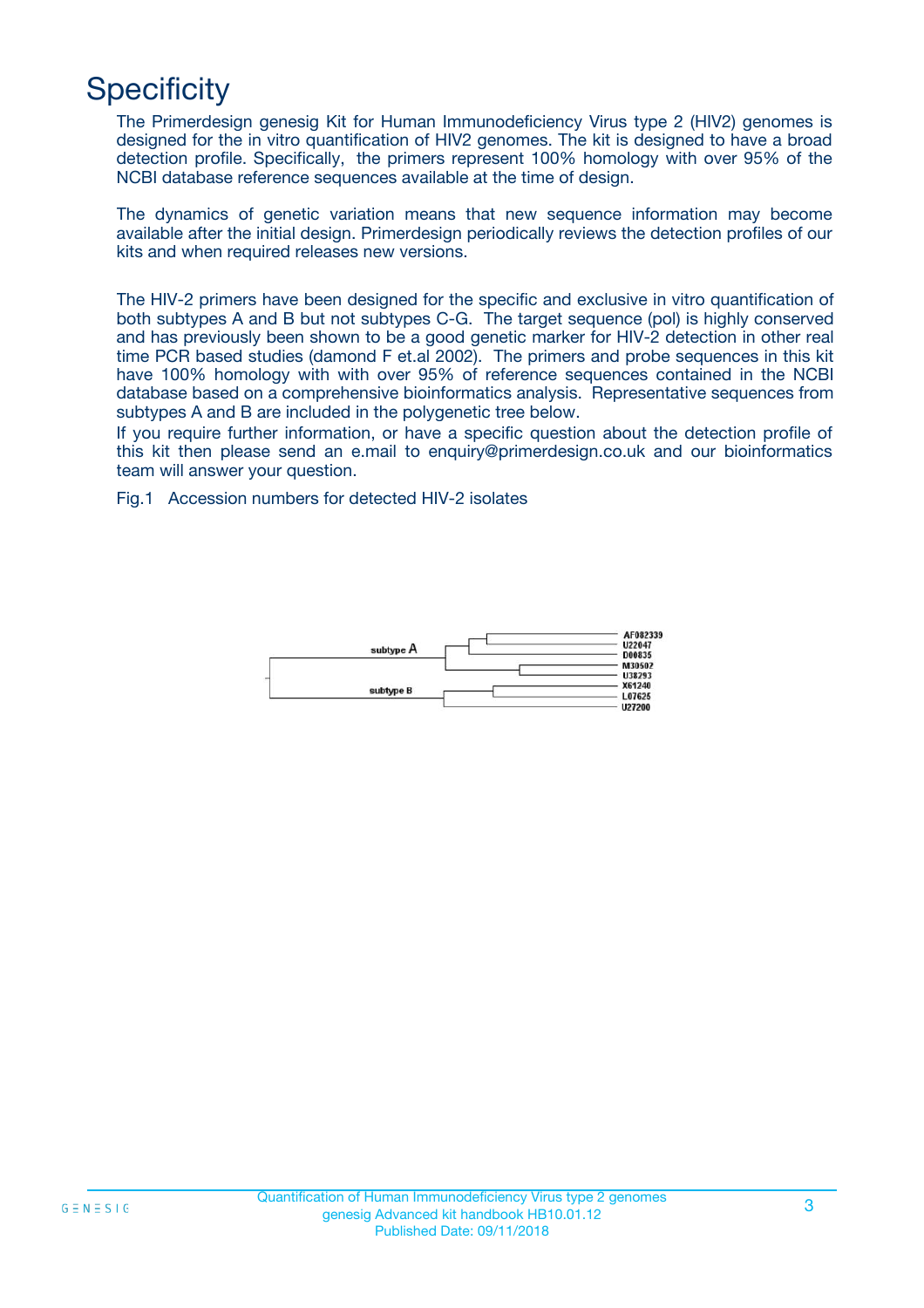# **Kit contents**

- **HIV2 specific primer/probe mix (150 reactions BROWN) FAM labelled**
- **HIV2 positive control template (for Standard curve RED)**
- **Internal extraction control primer/probe mix (150 reactions BROWN) VIC labelled as standard**
- **Internal extraction control RNA (150 reactions BLUE)**
- **Endogenous control primer/probe mix (150 reactions BROWN) FAM labelled**
- **RNase/DNase free water (WHITE) for resuspension of primer/probe mixes**
- **Template preparation buffer (YELLOW) for resuspension of internal control template, positive control template and standard curve preparation**

# **Reagents and equipment to be supplied by the user**

#### **Real-time PCR Instrument**

#### **Extraction kit**

This kit is recommended for use with genesig Easy DNA/RNA Extraction kit. However, it is designed to work well with all processes that yield high quality RNA and DNA with minimal PCR inhibitors.

#### **oasigTM lyophilised OneStep or Precision**®**PLUS OneStep 2X RT-qPCR Master Mix** Contains complete OneStep RT-qPCR master mix

**Pipettors and Tips**

**Vortex and centrifuge**

**Thin walled 1.5 ml PCR reaction tubes**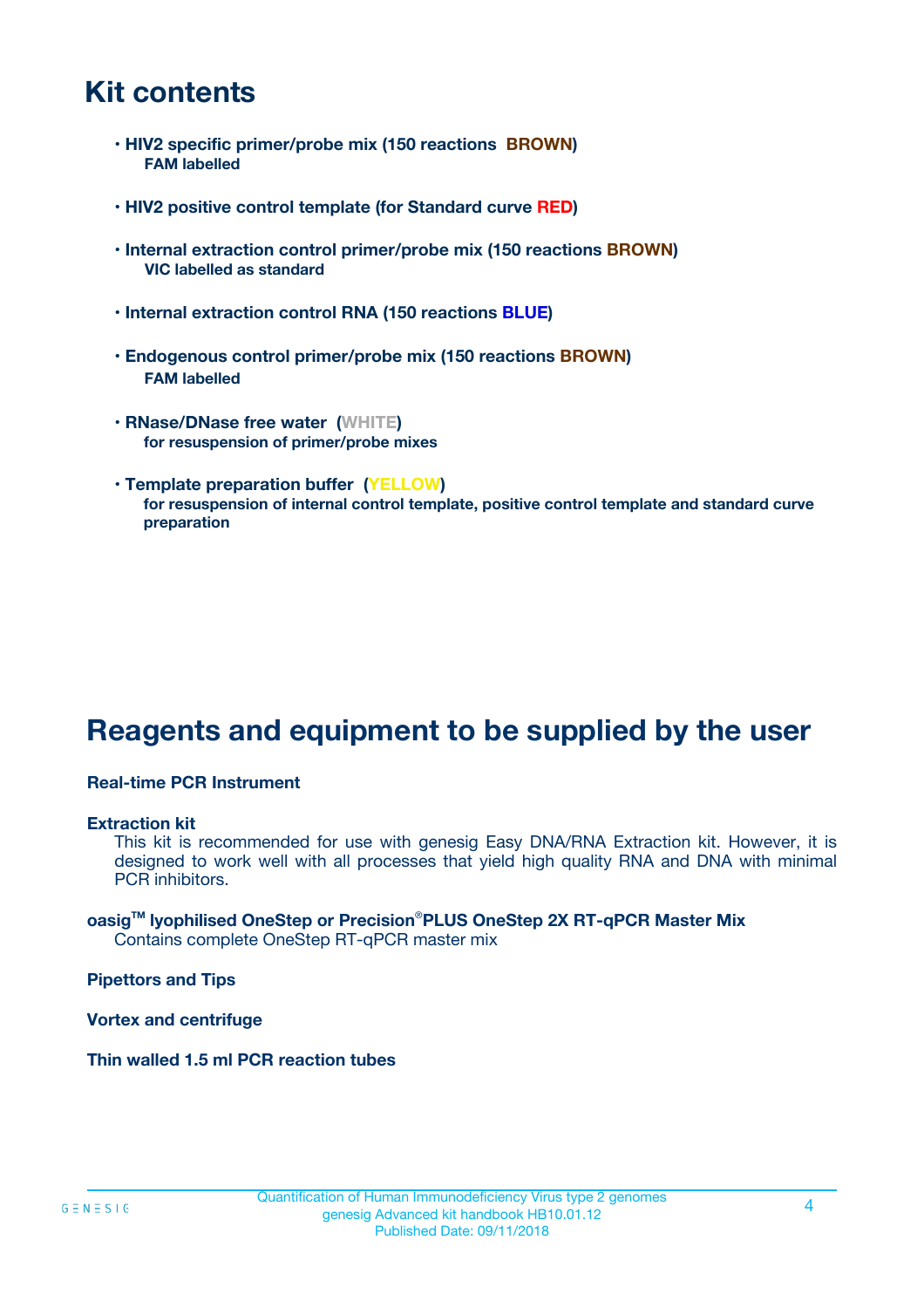### Kit storage and stability

This kit is stable at room temperature but should be stored at -20ºC on arrival. Once the lyophilised components have been resuspended they should not be exposed to temperatures above -20°C for longer than 30 minutes at a time and unnecessary repeated freeze/thawing should be avoided. The kit is stable for six months from the date of resuspension under these circumstances.

If a standard curve dilution series is prepared this can be stored frozen for an extended period. If you see any degradation in this serial dilution a fresh standard curve can be prepared from the positive control.

Primerdesign does not recommend using the kit after the expiry date stated on the pack.

### Suitable sample material

All kinds of sample material suited for PCR amplification can be used. Please ensure the samples are suitable in terms of purity, concentration, and RNA/DNA integrity (An internal PCR control is supplied to test for non specific PCR inhibitors). Always run at least one negative control with the samples. To prepare a negative-control, replace the template RNA sample with RNase/DNase free water.

### Dynamic range of test

Under optimal PCR conditions genesig HIV2 detection kits have very high priming efficiencies of >95% and can detect less than 100 copies of target template.

### Notices and disclaimers

This product is developed, designed and sold for research purposes only. It is not intended for human diagnostic or drug purposes or to be administered to humans unless clearly expressed for that purpose by the Food and Drug Administration in the USA or the appropriate regulatory authorities in the country of use. During the warranty period Primerdesign genesig detection kits allow precise and reproducible data recovery combined with excellent sensitivity. For data obtained by violation to the general GLP guidelines and the manufacturer's recommendations the right to claim under guarantee is expired. PCR is a proprietary technology covered by several US and foreign patents. These patents are owned by Roche Molecular Systems Inc. and have been sub-licensed by PE Corporation in certain fields. Depending on your specific application you may need a license from Roche or PE to practice PCR. Additional information on purchasing licenses to practice the PCR process may be obtained by contacting the Director of Licensing at Roche Molecular Systems, 1145 Atlantic Avenue, Alameda, CA 94501 or Applied Biosystems business group of the Applera Corporation, 850 Lincoln Centre Drive, Foster City, CA 94404. In addition, the 5' nuclease assay and other homogeneous amplification methods used in connection with the PCR process may be covered by U.S. Patents 5,210,015 and 5,487,972, owned by Roche Molecular Systems, Inc, and by U.S. Patent 5,538,848, owned by The Perkin-Elmer Corporation.

# Trademarks

Primerdesign™ is a trademark of Primerdesign Ltd.

genesig® is a registered trademark of Primerdesign Ltd.

The PCR process is covered by US Patents 4,683,195, and 4,683,202 and foreign equivalents owned by Hoffmann-La Roche AG. BI, ABI PRISM® GeneAmp® and MicroAmp® are registered trademarks of the Applera Genomics (Applied Biosystems Corporation). BIOMEK® is a registered trademark of Beckman Instruments, Inc.; iCycler™ is a registered trademark of Bio-Rad Laboratories, Rotor-Gene is a trademark of Corbett Research. LightCycler™ is a registered trademark of the Idaho Technology Inc. GeneAmp®, TaqMan® and AmpliTaqGold® are registered trademarks of Roche Molecular Systems, Inc., The purchase of the Primerdesign ™ reagents cannot be construed as an authorization or implicit license to practice PCR under any patents held by Hoffmann-LaRoche Inc.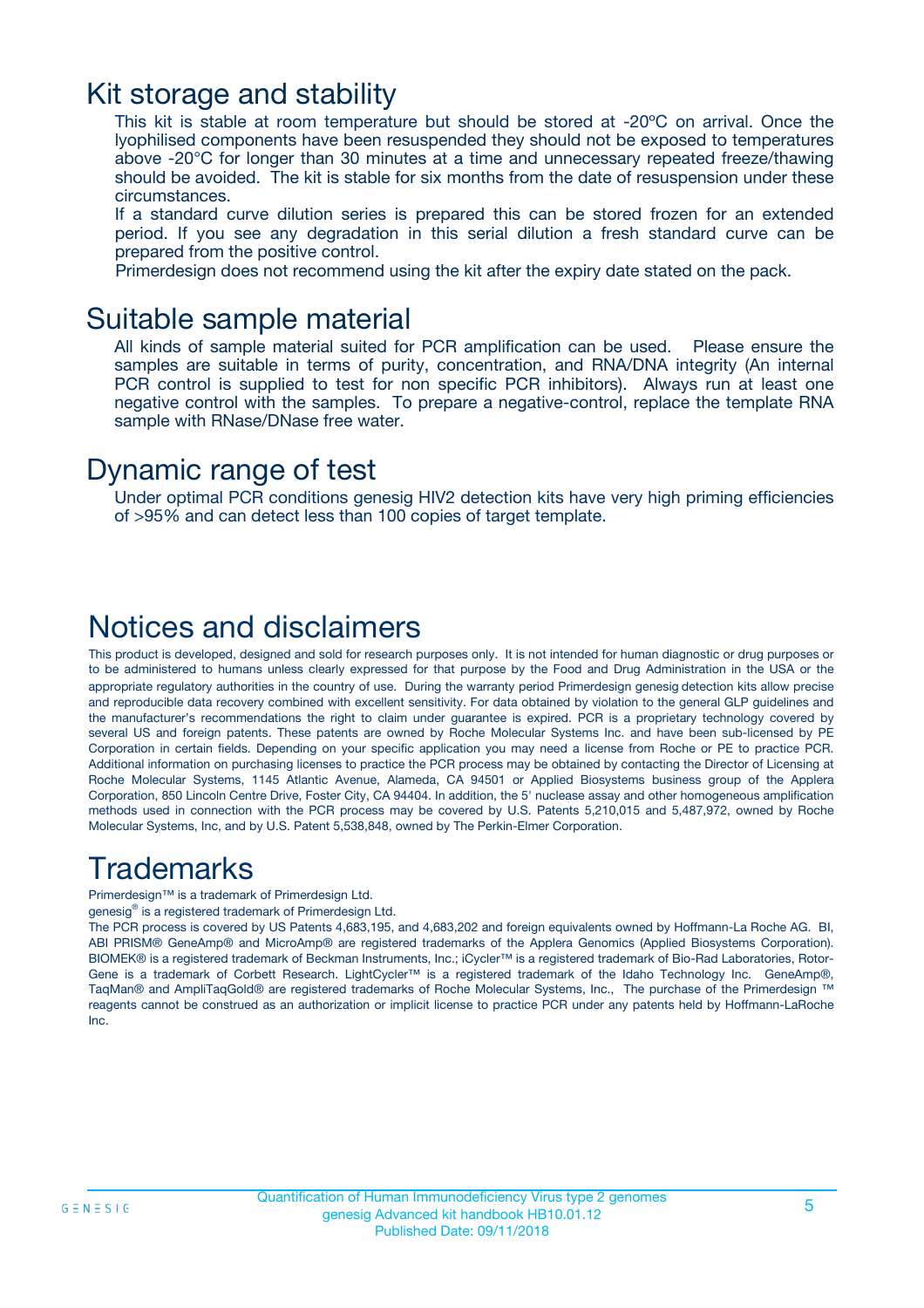# **Principles of the test**

#### **Real-time PCR**

A HIV2 specific primer and probe mix is provided and this can be detected through the FAM channel.

The primer and probe mix provided exploits the so-called TaqMan® principle. During PCR amplification, forward and reverse primers hybridize to the HIV2 cDNA. A fluorogenic probe is included in the same reaction mixture which consists of a DNA probe labeled with a 5`-dye and a 3`-quencher. During PCR amplification, the probe is cleaved and the reporter dye and quencher are separated. The resulting increase in fluorescence can be detected on a range of qPCR platforms.

#### **Positive control**

For copy number determination and as a positive control for the PCR set up, the kit contains a positive control template.

This can be used to generate a standard curve of HIV2 copy number / Cq value. Alternatively the positive control can be used at a single dilution where full quantitative analysis of the samples is not required. Each time the kit is used, at least one positive control reaction must be included in the run. A positive result indicates that the primers and probes for detecting the target HIV2 gene worked properly in that particular experimental scenario. If a negative result is obtained the test results are invalid and must be repeated. Care should be taken to ensure that the positive control does not contaminate any other kit component which would lead to false-positive results. This can be achieved by handling this component in a Post PCR environment. Care should also be taken to avoid cross-contamination of other samples when adding the positive control to the run. This can be avoided by sealing all other samples and negative controls before pipetting the positive control into the positive control well.

#### **Negative control**

To validate any positive findings a negative control reaction should be included every time the kit is used. For this reaction the RNase/DNase free water should be used instead of template. A negative result indicates that the reagents have not become contaminated while setting up the run.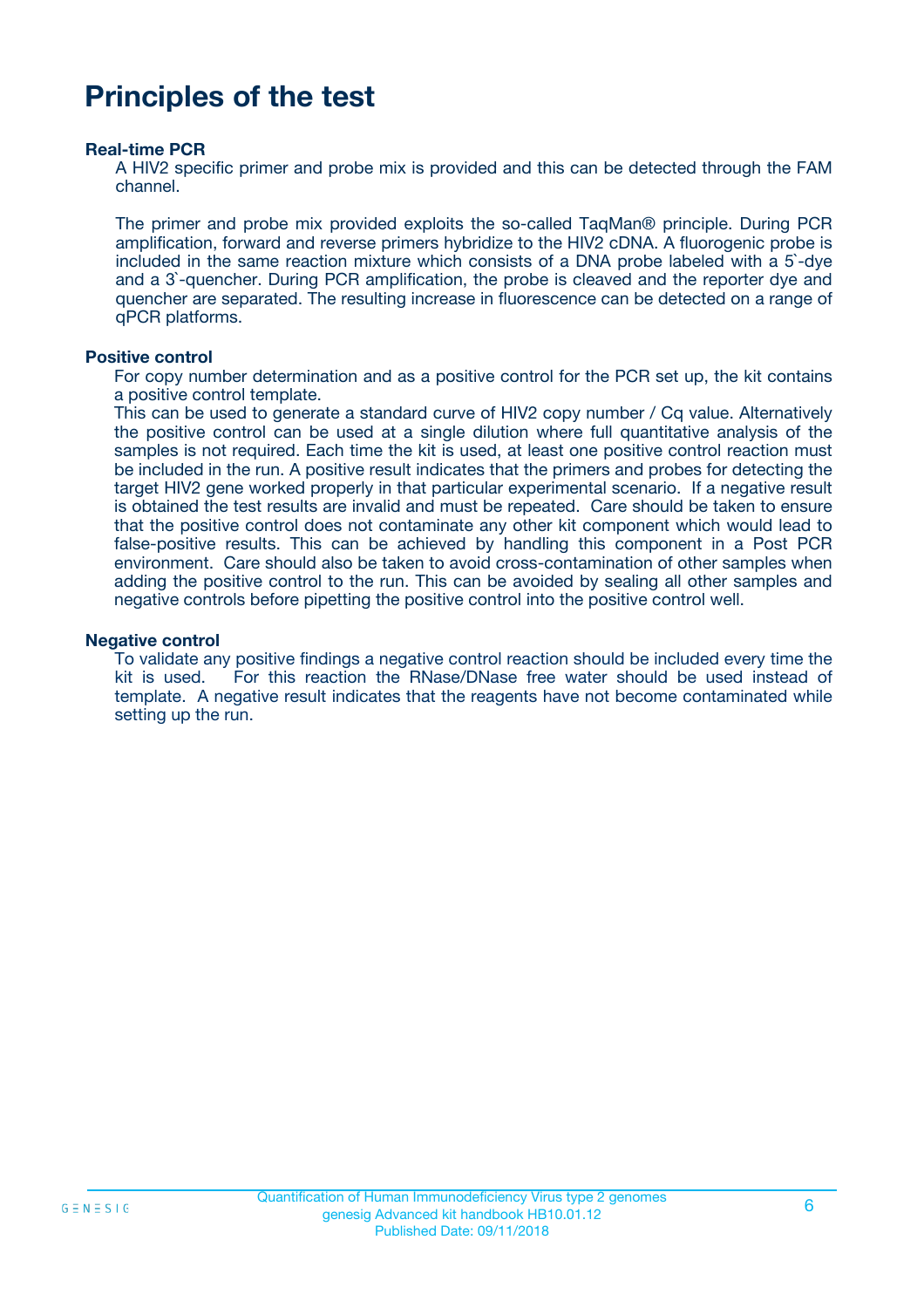#### **Internal RNA extraction control**

When performing RNA extraction, it is often advantageous to have an exogenous source of RNA template that is spiked into the lysis buffer. This control RNA is then co-purified with the sample RNA and can be detected as a positive control for the extraction process. Successful co-purification and qPCR for the control RNA also indicates that PCR inhibitors are not present at a high concentration.

A separate qPCR primer/probe mix are supplied with this kit to detect the exogenous RNA using qPCR. The PCR primers are present at PCR limiting concentrations which allows multiplexing with the target sequence primers. Amplification of the control cDNA does not interfere with detection of the HIV2 target cDNA even when present at low copy number. The Internal control is detected through the VIC channel and gives a Cq value of 28+/-3 depending on the level of sample dilution.

#### **Endogenous control**

To confirm extraction of a valid biological template, a primer and probe mix is included to detect an endogenous gene. Detection of the endogenous control is through the FAM channel and it is NOT therefore possible to perform a multiplex with the HIV2 primers. A poor endogenous control signal may indicate that the sample did not contain sufficient biological material.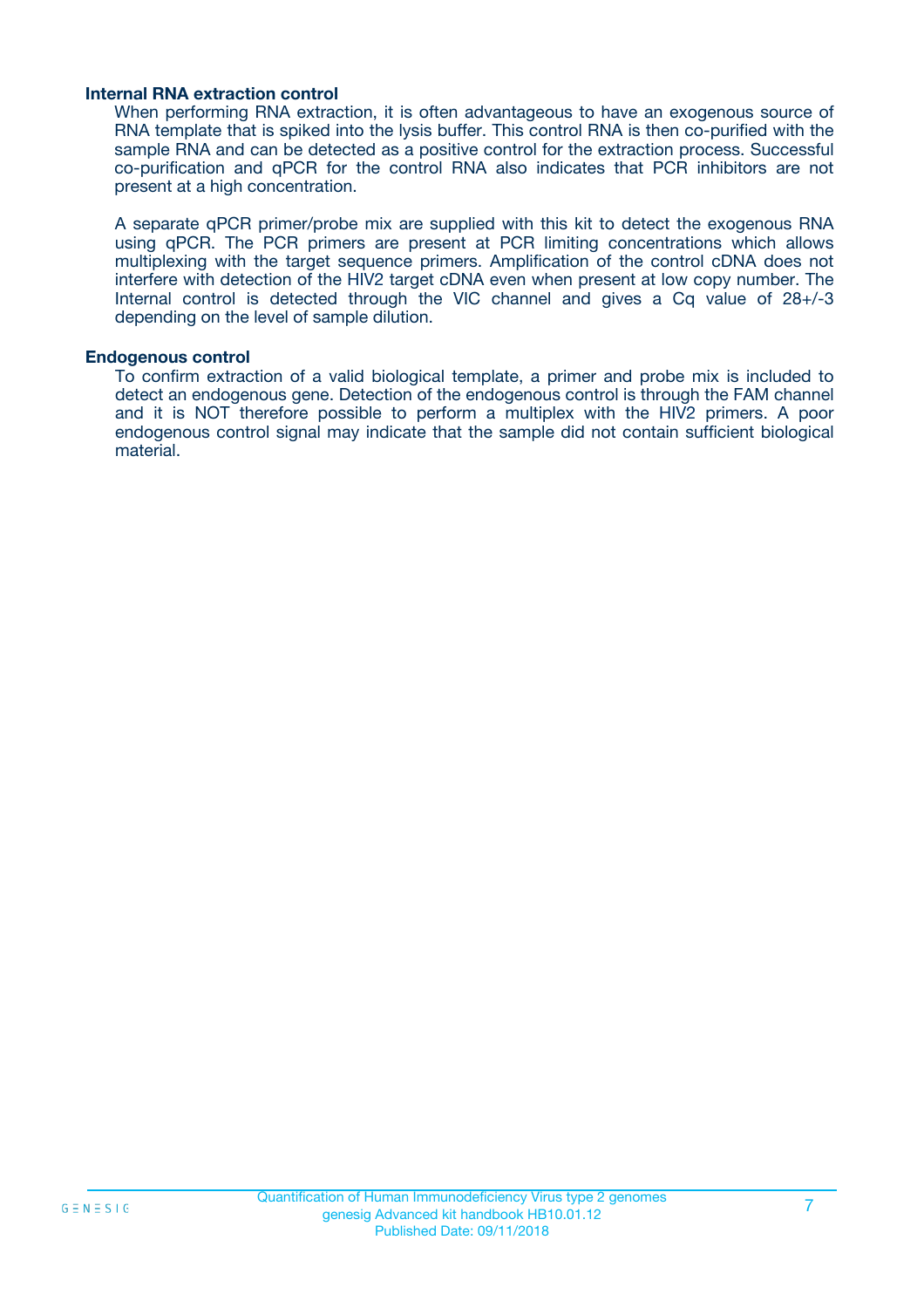### Resuspension protocol

To minimize the risk of contamination with foreign DNA, we recommend that all pipetting be performed in a PCR clean environment. Ideally this would be a designated PCR lab or PCR cabinet. Filter tips are recommended for all pipetting steps.

- **1. Pulse-spin each tube in a centrifuge before opening.** This will ensure lyophilised primer and probe mix is in the base of the tube and is not spilt upon opening the tube.
- **2. Resuspend the primer/probe mixes in the RNase/DNase free water supplied, according to the table below:**

To ensure complete resuspension, vortex each tube thoroughly.

| Component - resuspend in water                       | Volume   |
|------------------------------------------------------|----------|
| <b>Pre-PCR pack</b>                                  |          |
| HIV2 primer/probe mix (BROWN)                        | $165$ µl |
| Internal extraction control primer/probe mix (BROWN) | $165$ µl |
| Endogenous control primer/probe mix (BROWN)          | 165 µl   |

**3. Resuspend the internal control template and positive control template in the template preparation buffer supplied, according to the table below:** To ensure complete resuspension, vortex each tube thoroughly.

| Component - resuspend in template preparation buffer |             |  |  |
|------------------------------------------------------|-------------|--|--|
| <b>Pre-PCR heat-sealed foil</b>                      |             |  |  |
| Internal extraction control RNA (BLUE)               |             |  |  |
| <b>Post-PCR heat-sealed foil</b>                     |             |  |  |
| HIV2 Positive Control Template (RED) *               | $500$ $\mu$ |  |  |

\* This component contains high copy number template and is a VERY significant contamination risk. It must be opened and handled in a separate laboratory environment, away from the other components.

# RNA extraction

The internal extraction control RNA can be added either to the RNA lysis/extraction buffer or to the RNA sample once it has been resuspended in lysis buffer.

#### **DO NOT add the internal extraction control RNA directly to the unprocessed biological sample as this will lead to degradation and a loss in signal.**

- **1. Add 4µ**l **of the Internal extraction control RNA (BLUE) to each sample in RNA lysis/extraction buffer per sample.**
- **2. Complete RNA extraction according to the manufacturer's protocols.**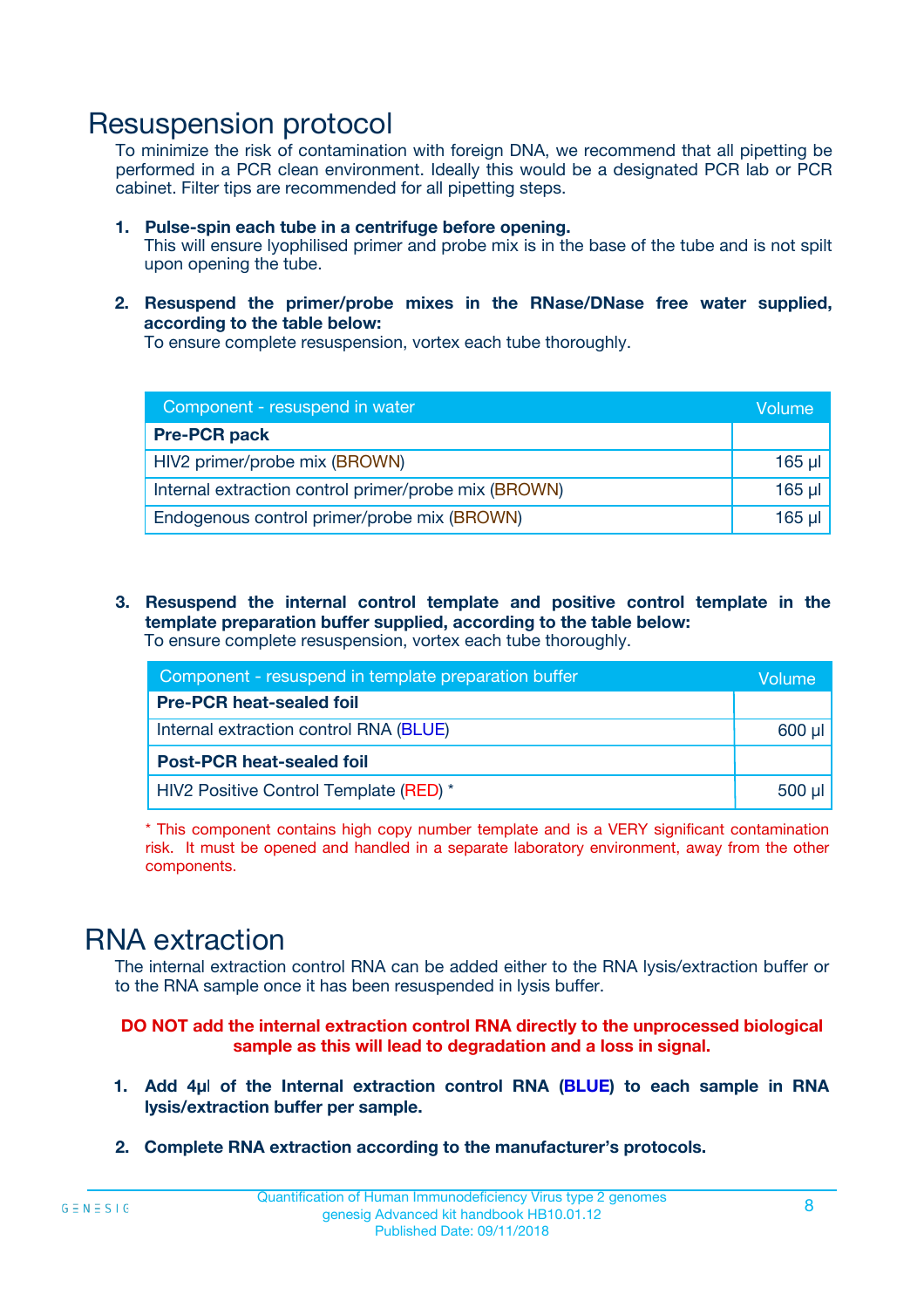# OneStep RT-qPCR detection protocol

#### **For optimum performance and sensitivity.**

All pipetting steps and experimental plate set up should be performed on ice. After the plate is poured proceed immediately to the OneStep amplification protocol. Prolonged incubation of reaction mixes at room temperature can lead to PCR artifacts that reduce the sensitivity of detection.

#### **1. For each RNA sample prepare a reaction mix according to the table below: Include sufficient reactions for positive and negative controls.**

| Component                                                    | <b>Volume</b> |
|--------------------------------------------------------------|---------------|
| oasig OneStep or PrecisionPLUS OneStep 2X RT-qPCR Master Mix | $10 \mu$      |
| HIV2 primer/probe mix (BROWN)                                | 1 µI          |
| Internal extraction control primer/probe mix (BROWN)         | 1 µI          |
| <b>RNase/DNase free water (WHITE)</b>                        | $3 \mu$       |
| <b>Final Volume</b>                                          | 15 µl         |

**2. For each RNA sample prepare an endogenous control reaction according to the table below (optional):**

This control reaction will provide crucial information regarding the quality of the biological sample.

| Component                                                    | Volume   |
|--------------------------------------------------------------|----------|
| oasig OneStep or PrecisionPLUS OneStep 2X RT-qPCR Master Mix | 10 $\mu$ |
| Endogenous control primer/probe mix (BROWN)                  | 1 ul     |
| <b>RNase/DNase free water (WHITE)</b>                        | $4 \mu$  |
| <b>Final Volume</b>                                          | 15 µl    |

- **3. Pipette 15µl of these mixes into each well according to your qPCR experimental plate set up.**
- **4. Pipette 5µl of RNA template into each well, according to your experimental plate set up.**

For negative control wells use 5µl of RNase/DNase free water. The final volume in each well is 20µl.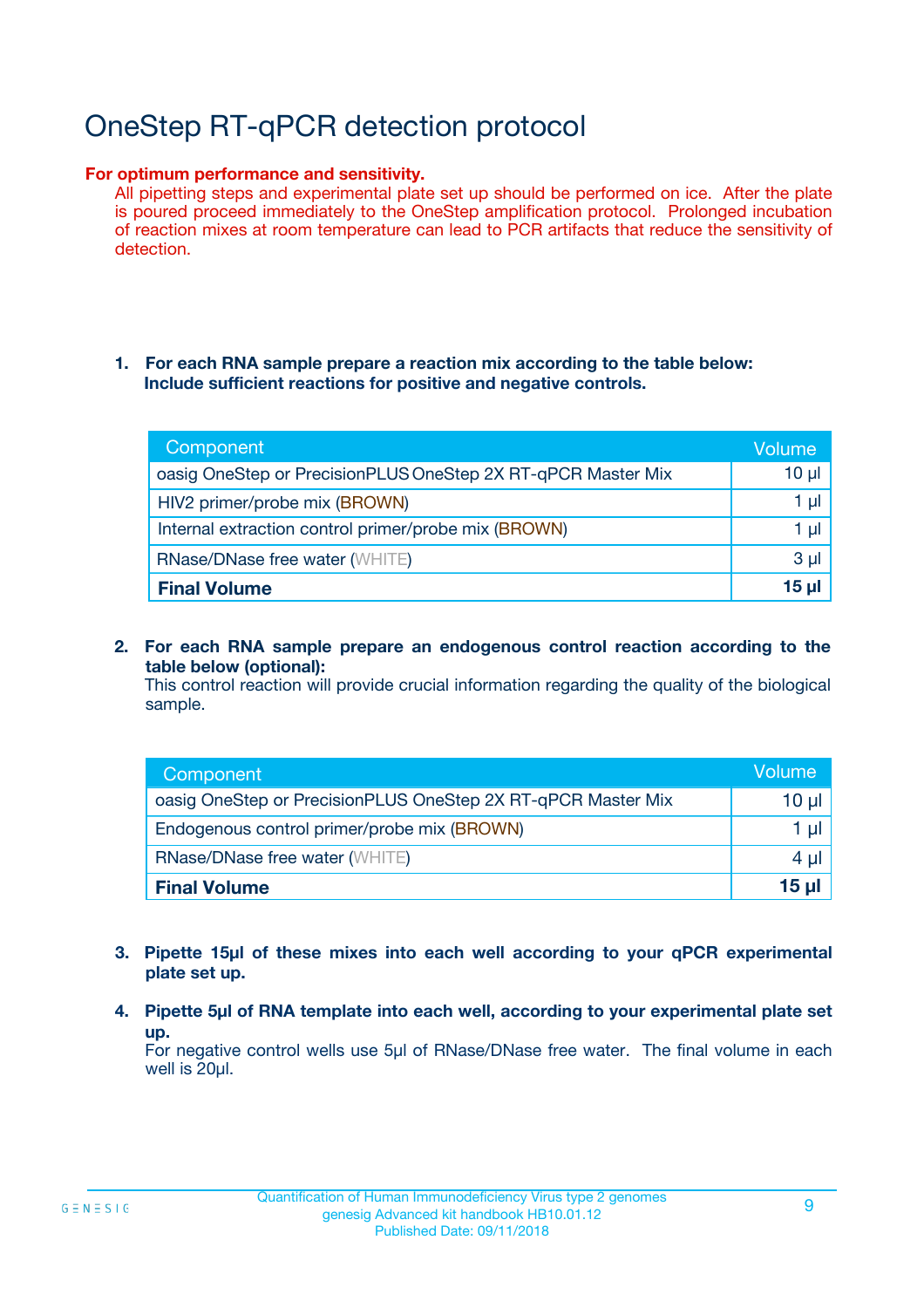#### **5. If a standard curve is included for quantitative analysis prepare a reaction mix according to the table below:**

| Component                                                    | Volume  |
|--------------------------------------------------------------|---------|
| oasig OneStep or PrecisionPLUS OneStep 2X RT-qPCR Master Mix | 10 µl   |
| HIV2 primer/probe mix (BROWN)                                |         |
| <b>RNase/DNase free water (WHITE)</b>                        | $4 \mu$ |
| <b>Final Volume</b>                                          | 15 ul   |

- **6. Preparation of standard curve dilution series.**
	- **1) Pipette 90µl of template preparation buffer into 5 tubes and label 2-6**
	- **2) Pipette 10µl of Positive Control Template (RED) into tube 2**
	- **3) Vortex thoroughly**
	- **4) Change pipette tip and pipette 10 µl from tube 2 into tube 3**
	- **5) Vortex thoroughly**

#### **Repeat steps 4 and 5 to complete the dilution series**

| <b>Standard Curve</b>         | Copy Number*           |
|-------------------------------|------------------------|
| Tube 1 Positive control (RED) | $2 \times 10^5$ per µl |
| Tube 2                        | $2 \times 10^4$ per µl |
| Tube 3                        | $2 \times 10^3$ per µl |
| Tube 4                        | $2 \times 10^2$ per µl |
| Tube 5                        | $20$ per $\mu$         |
| Tube 6                        | 2 per µl               |

\*The quantitative results produced by the genesig HIV2 kit can be converted to International Units by multiplying copy numbers by 7.16. This conversion factor was developed using RNA/DNA extracted (where applicable) from the WHO International Standard for HIV2.

Users of this kit are advised that the conversion factor serves as a guide. For the highest level of accuracy, it is best practice to calculate conversion factors independently using the WHO International Standard. If unsure, please contact your local sales representative for details regarding the generation of the conversion factor to ensure it is applied in the most appropriate fashion.

**7. Pipette 5µl of standard template into each well for the standard curve according to your plate set-up**

The final volume in each well is 20ul.

# OneStep RT-qPCR Amplification Protocol

Amplification conditions using oasig OneStep or PrecisionPLUS OneStep 2X RT-qPCR Master Mix.

|             | <b>Step</b>                  | <b>Time</b>      | <b>Temp</b> |
|-------------|------------------------------|------------------|-------------|
|             | <b>Reverse Transcription</b> | $10 \text{ min}$ | 55 °C       |
|             | Enzyme activation            | 2 min            | 95 °C       |
| Cycling x50 | Denaturation                 | 10 <sub>s</sub>  | 95 °C       |
|             | <b>DATA COLLECTION *</b>     | 60 s             | 60 °C       |

\* Fluorogenic data should be collected during this step through the FAM and VIC channels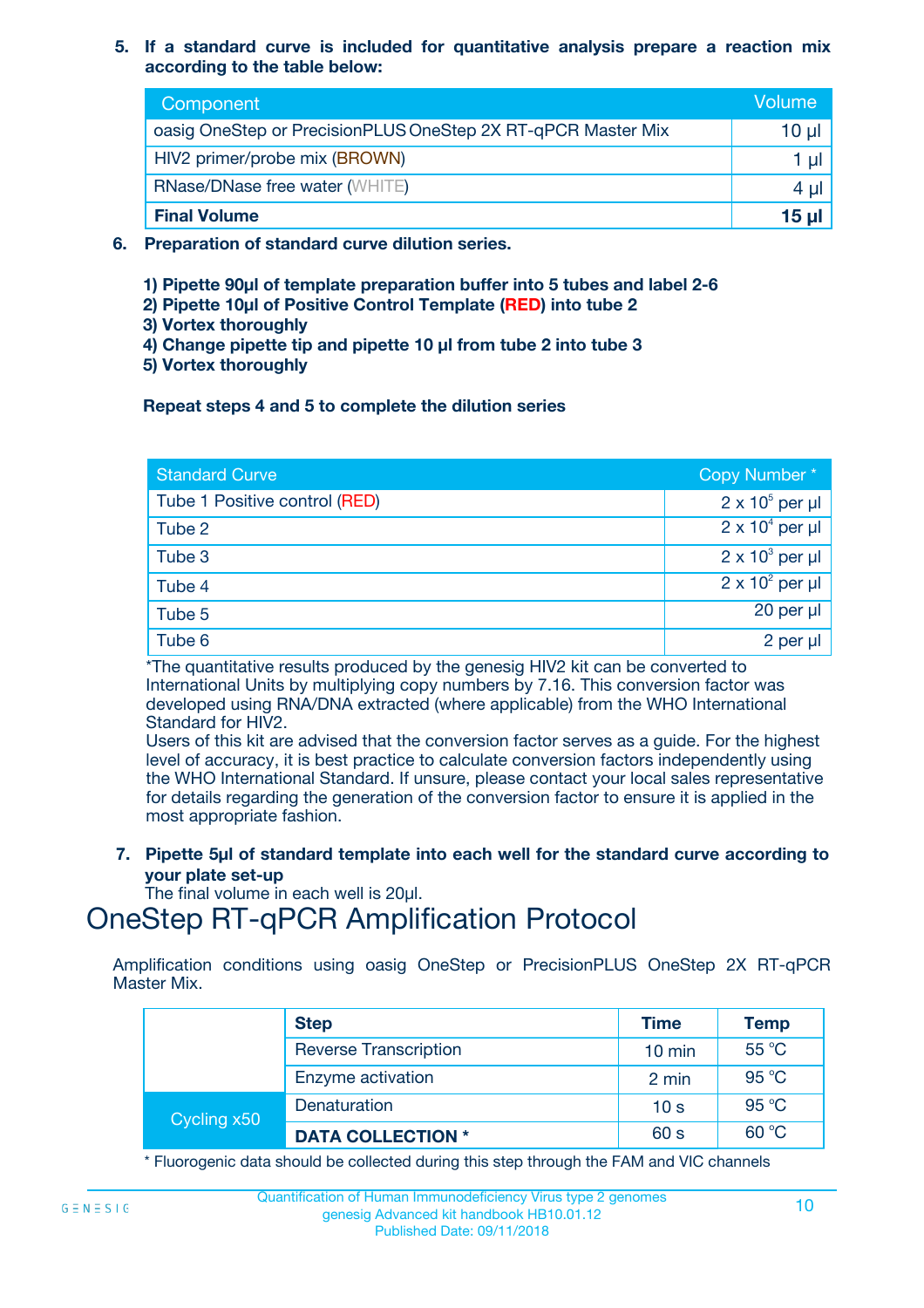### Interpretation of results

| <b>Target</b><br>(FAM) | Internal<br>control<br>(NIC) | <b>Positive</b><br>control | <b>Negative</b><br>control | Interpretation                                                                                                  |
|------------------------|------------------------------|----------------------------|----------------------------|-----------------------------------------------------------------------------------------------------------------|
| $\leq 30$              | $+ 1 -$                      | ÷                          |                            | <b>POSITIVE QUANTITATIVE RESULT</b><br>calculate copy number                                                    |
| > 30                   | ٠                            | ÷                          |                            | <b>POSITIVE QUANTITATIVE RESULT</b><br>calculate copy number                                                    |
| > 30                   |                              | ÷                          |                            | <b>POSITIVE QUALITATIVE RESULT</b><br>do not report copy number as this<br>may be due to poor sample extraction |
|                        | ÷                            | ÷                          |                            | <b>NEGATIVE RESULT</b>                                                                                          |
| $+ 1 -$                | $+ 1 -$                      | ÷                          | $\leq$ 35                  | <b>EXPERIMENT FAILED</b><br>due to test contamination                                                           |
| $+ 1 -$                | $+ 1 -$                      | ÷                          | > 35                       | $\star$                                                                                                         |
|                        |                              | ÷                          |                            | <b>SAMPLE PREPARATION FAILED</b>                                                                                |
|                        |                              |                            |                            | <b>EXPERIMENT FAILED</b>                                                                                        |

Positive control template (**RED**) is expected to amplify between Cq 16 and 23. Failure to satisfy this quality control criterion is a strong indication that the experiment has been compromised.

\*Where the test sample is positive and the negative control is positive with a  $Cq > 35$ , the sample must be reinterpreted based on the relative signal strength of the two results:



If the sample amplifies  $> 5$  Cq earlier than the negative control then the sample should be reinterpreted (via the table above) with the negative control verified as negative.



If the sample amplifies  $< 5$  Cq earlier than the negative control then the positive sample result is invalidated and the result should be determined inconclusive due to test contamination. The test for this sample should be repeated.